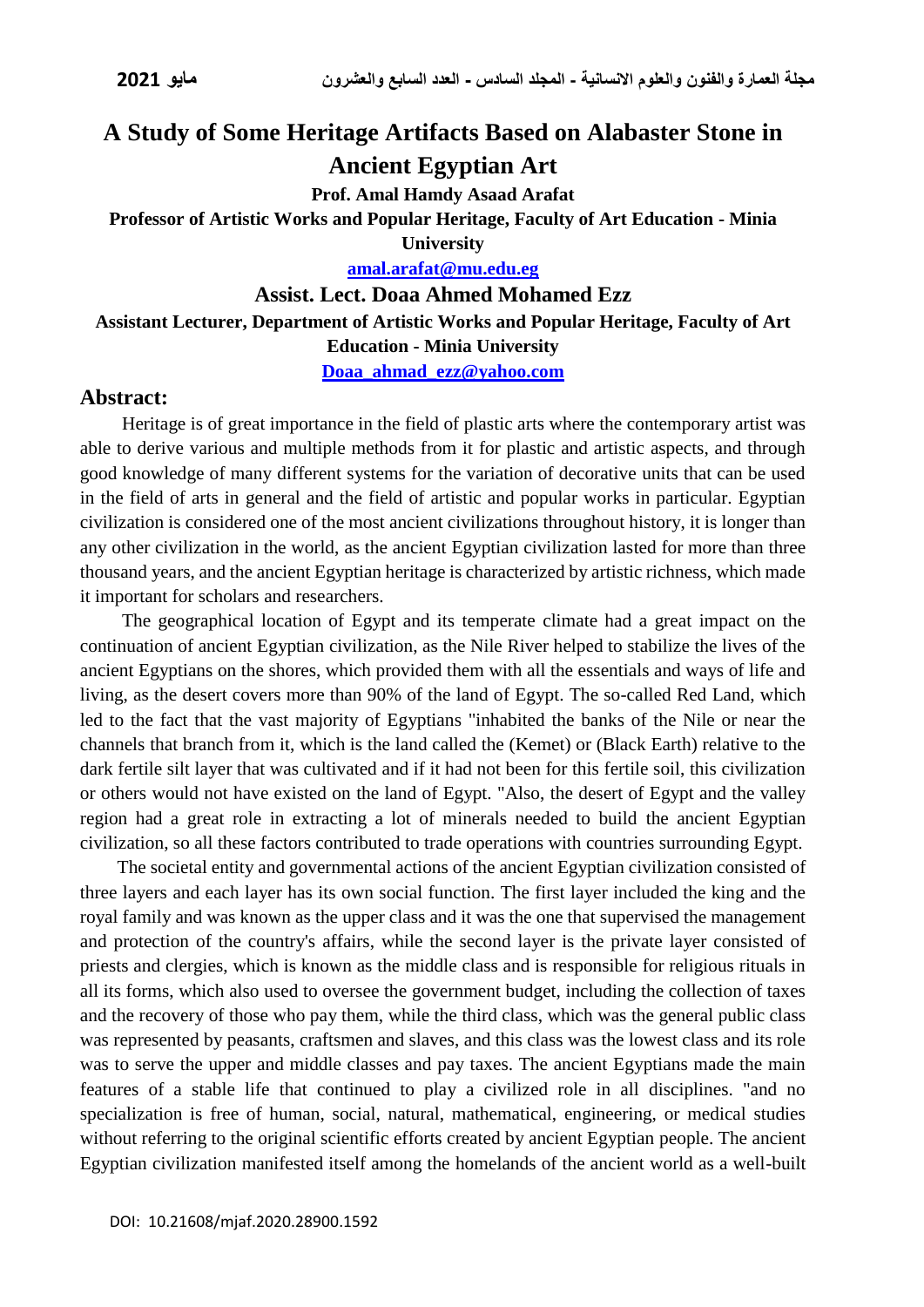country with strong strength and abundant wealth, based on a firm foundation in the political system and administration.

**Architectural Works in Egyptian Civilization:** The ancient Egyptian civilization presented various architectural forms characterized by huge artistic richness, which are valuable treasures to humanity. It is truly among the most creative countries in the world in this art, both in quantity and quality, as ancient Egyptian architecture had distinctive characteristics linked to the idea of immortality after death, which made it interested in building cemeteries and temples, the building materials used for this purpose were evidents for that throughout the ages.

# **Architectural works can be divided according to the building material in ancient Egypt into two types:**

**The first type:** for structures built with stone, which is the type for building cemeteries and temples as a building of survival and eternity. Egypt has a wealth of stones. Where it was built with interest and solid stones that help to keep it as long as possible, as it was built using the highest building arts and various sciences of engineering, sport and astronomy, and the ancient Egyptian chose the site of its construction so that it was built in the desert area away from the Nile river flood line, and it included materials Construction such as basalt, limestone, Egyptian alabaster granite and other hard stones.

**The second type:** for mud-brick facilities, which was used to build homes and houses for Egyptians in their daily lives; They are simple substances that disappear with the disappearance of life. They have been used since the ancient Egyptian period to the present time in some villages.

Where the character of construction was inherited from generation to generation. These generations were supplied and were the result of the continuation of construction activities throughout the ages through the ancient Egyptian ages. Architectural designs and inscriptions were found on the remains of pottery or stones. The ancient Egyptian civilization is distinguished by the presence of craftsmen who were skilled in construction works with its sophisticated techniques that dazzled the world with unique and varied architectural forms; The most important of these are the royal tombs, temples, dams, and others that were supported by the state, as well as the royal tombs at an early stage in the ancient Egyptian civilization; Especially since it enjoyed the prestige of unique architecture in the ancient and central countries, which is represented in the pyramids, of which the total discovered number is about 110 pyramids.

Nature of the land of Egypt has many types of beautiful stones, which caused Egypt to be distinguished by making and using stones all over the world, and it is not surprising, then, if we find ancient Egyptian civilization is being from the greatest nations in the world, it had mastery and wisdom of building art, and the king was the monopoly to extract minerals and stones. All inscriptions and written documents have been evidences of this since ancient times and royal ages.

# **From the above, the research problem is summarized in the following question: What are the technical, plastic, ideological and functional features of the ancient Egyptian heritage based on the use of alabaster stone?**

#### **So the research aims to: -**

1- Identifying an aspect of the traditional artifacts based on the use of alabaster stone in the ancient Egyptian heritage.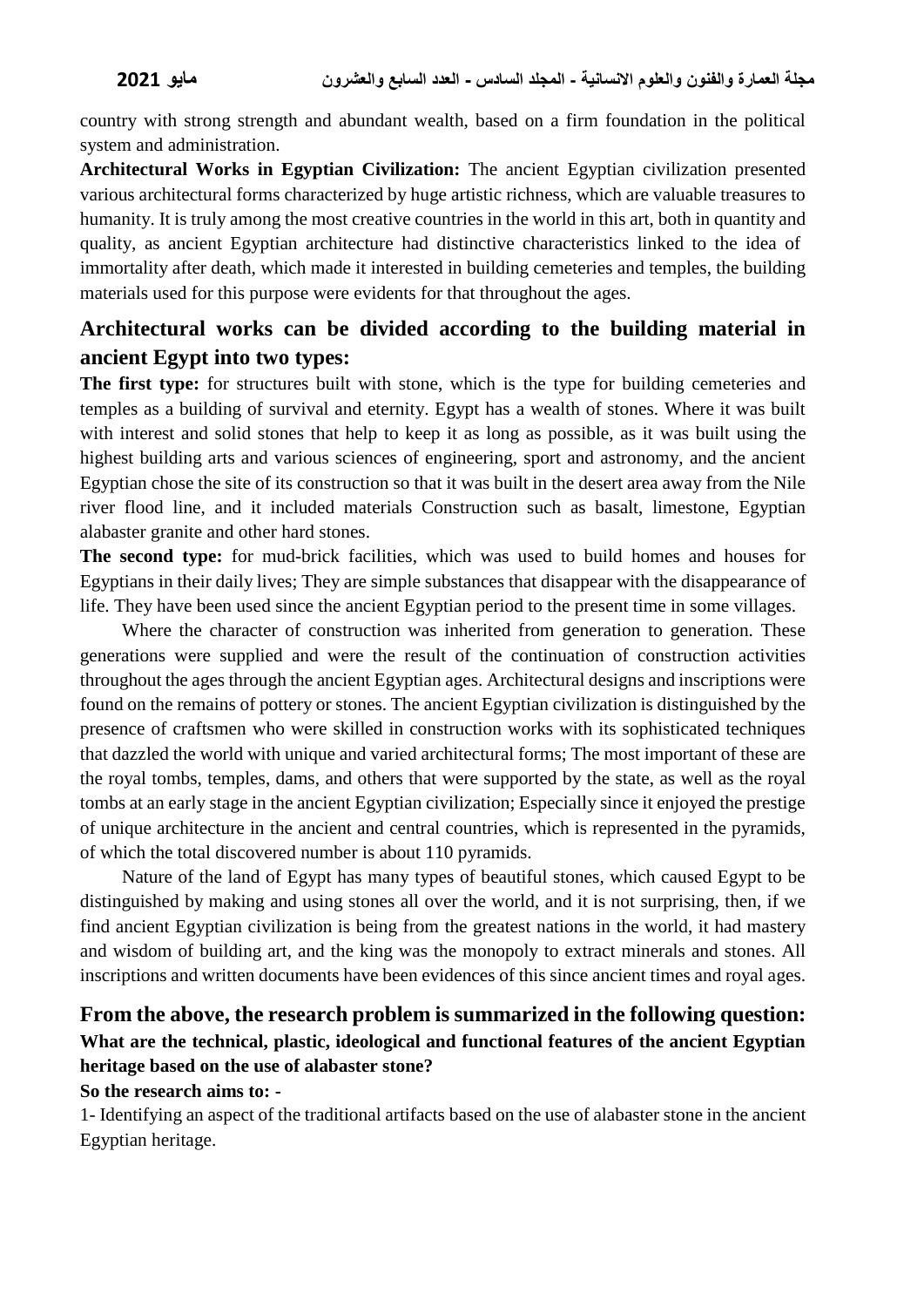2- Defining the technical and plastic features of the ancient Egyptian traditional artifacts used in implementing the Alabaster stone.

3- To know the functional and ideological purposes of using alabaster stone in ancient Egyptian artifacts.

#### **Research importance:**

1. An aspect of the heritage dealt with a definition of its customs, traditions, and beliefs, and what it contains in terms of art and plastic features, worthy of study and inspiring from them in order to preserve identity.

2. Popular arts and crafts in general and the Egyptian alabaster artifacts in particular are characterized by the uniqueness and specificity imposed by the natural environment and the origins of the population, as well as their customs, traditions and beliefs.

**Research Methodology:** The research follows the descriptive analytical method in describing and analyzing some ancient Egyptian artifacts.

### **Theoretical framework:**

#### **The traditional artifacts based on alabaster stone: An introduction:**

The geographical location of Egypt and its temperate climate had a great impact on the continuation of ancient Egyptian civilization, as the Nile River helped to stabilize the lives of the ancient Egyptians on the shores of what provides them with all the essentials and ways of life and living, as the desert covers more than 90% of the land of Egypt which is called the Red Land, which led to the fact that the vast majority of Egyptians inhabited the banks of the Nile, which is the land called the Black Land in relation to the dark fertile silt layer that farmers cultivated with their crops. If it had not been for this state, this civilization or others would not have existed on the land of Egypt, as the desert of Egypt and the valley region had a great role in extracting many of the minerals needed to build the ancient Egyptian civilization, so all these factors contributed to the trade operations with the countries surrounding Egypt.

#### **Alabaster stone:**

The ancient Egyptian used stones not only in building but also in making coffins and statues, and small things such as cups, utensils, machines and weapons, and the most important stones used in ancient Egyptian civilization were white limestone, sandstone, granite stone, Egyptian alabaster stone, basalt, quartzite, breccia and other types of precious and semi-precious stones, and we mention in particular alabaster stone (alabaster) as it is one of the most important and most famous Egyptian stones in the world, as there are multiple uses, whether in construction or activities which aren't related to building , such as making tools and utensils and other everyday necessities. Alabaster stone (alabaster) or calcite, which is the geological name for transparent alabaster and is known as alabaster.

It is clear that the alabaster stone was one of the favorite and preferred stones for the ancient Egyptians due to the beauty of its appearance after polishing, as it was soft and easy to work with, in comparison to the rest of the stones, and beside its use in building and architecture, it was used for other purposes. Where it was used to craft jewelry and some pieces of furniture. Also tools and utensils were found as bowels of the deceased, sacrificial tables, dishes, and statues were placed in the pre-dynastic era till the late Pharaonic era.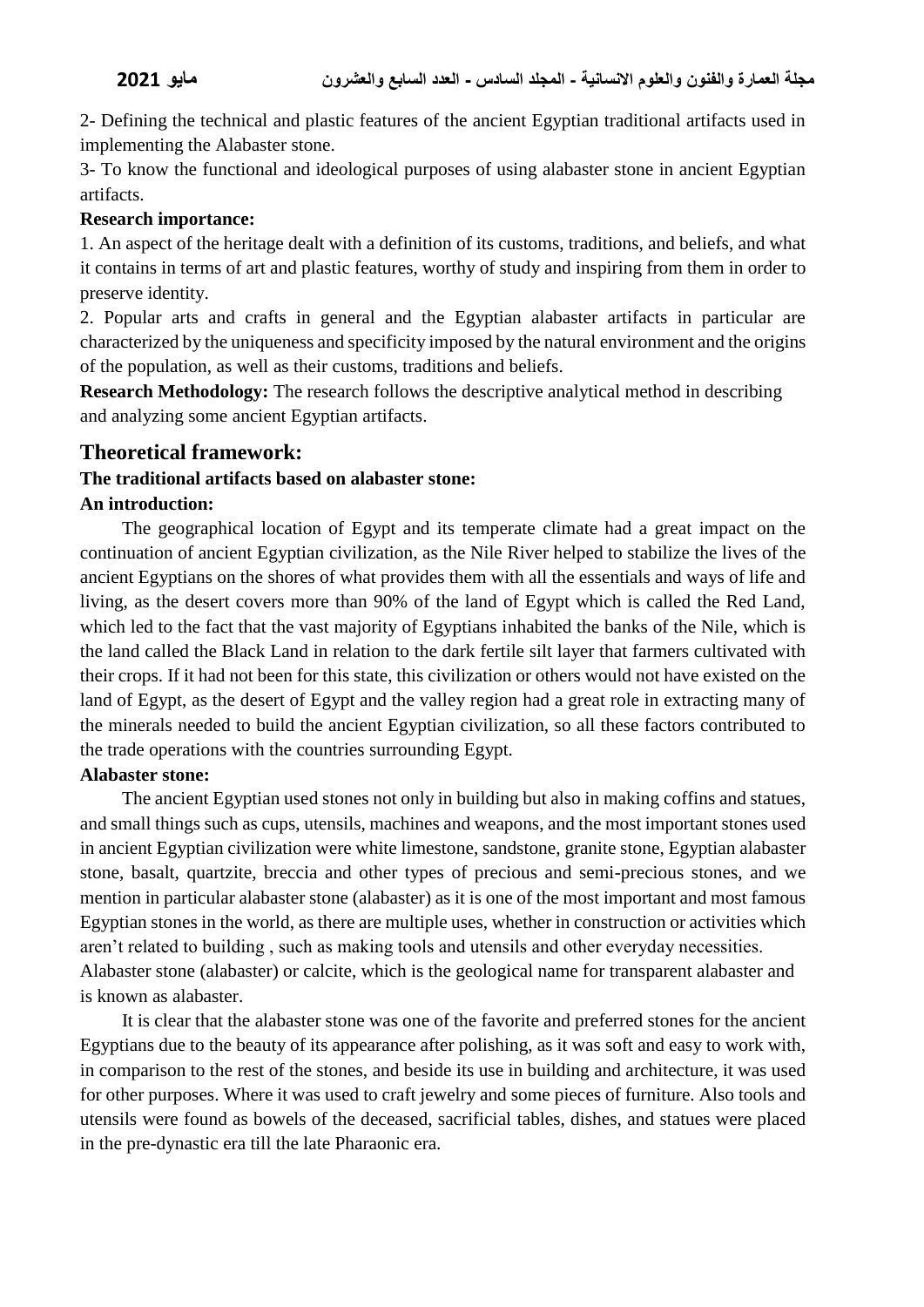### **The stages of manufacturing alabaster stone:**

People of the village of Al-Qurna are now fleeing from this arduous profession, due to the difficulty and the heavy workload in it, as work begins from the early morning by bringing alabaster stone on the backs of donkeys and camels from the mountains for about 200 kilometers from the "Valley of the Kings", due to the inability of cars to climb those mountains and walk between the rugged mountain paths, at this stage they brought stones of huge sizes and then started the process of manufacturing them manually, which took four stages:

**The first stage:** It was concerned with cutting huge stones into small pieces suitable for carving, where they are cut using a hammer called (daburah) according to the size and shape of the piece to be carved, then the stones were wrapped with a piece of fabric and was left in the heat of the sun for at least three days.

**The second stage:** It was the stage of emptying the stone from the inside according to the form to be removed.

**The second stage:** It was the stage of sanding, smoothing and sanding the stone with sand.

**The fourth stage:** It was the last stage where the stone was placed after the slicing inside the oven at a temperature of 250 degrees Celsius for a quarter of an hour, after which the stone was removed from the oven and painted with a layer of wax in order to show the color and alabaster compositions.

The manufacture of alabaster stone in this manual way is a difficult process and it takes a long time compared to the mechanical way which is easier than manual as it is suitable for mass production, but handicrafts are characterized by accuracy, uniqueness and beauty, where people of Qurna village work in "more than 80 workshops for making alabaster statues, unlike those who work inside their homes in that craft, and sell what they make to these workshops, where 70,000 people work in that craft, representing 90% of the Qarna people, children are begun to engage in that profession from the age of 15 years, where Every sculptor begins teaching his children how to engrave and make statues of alabaster stone, but at that time, with the difficulties and crises of the profession related to tourism, he became abandoned by boys and children and refused to complete the path of their fathers, which threatens the future of the profession, "so the researcher was interested in shedding light on an aspect of the ancient Egyptian heritage which is the artifacts of ancient Egyptian art used in the implementation of Alabaster stone (Alabaster) due to the importance of studying these heritage arts and relying on their basic principles and sailing in the depths of their meanings and guides in order to preserve the heritage of parents and grandparents.

#### **Research results:**

 To achieve the aims of the research, some of the ancient Egyptian artifacts used in the implementation of alabaster stone (alabaster) were analyzed to identify technical and plastic features and to identify functional and ideological purposes for the use of alabaster stone as follows:

#### **Based on the above, the research reached a set of results, namely:**

1. The ancient Egyptian civilization was distinguished from other civilizations by using alabaster stone in various artifacts, as it is considered one of the most famous Egyptian stones in the world.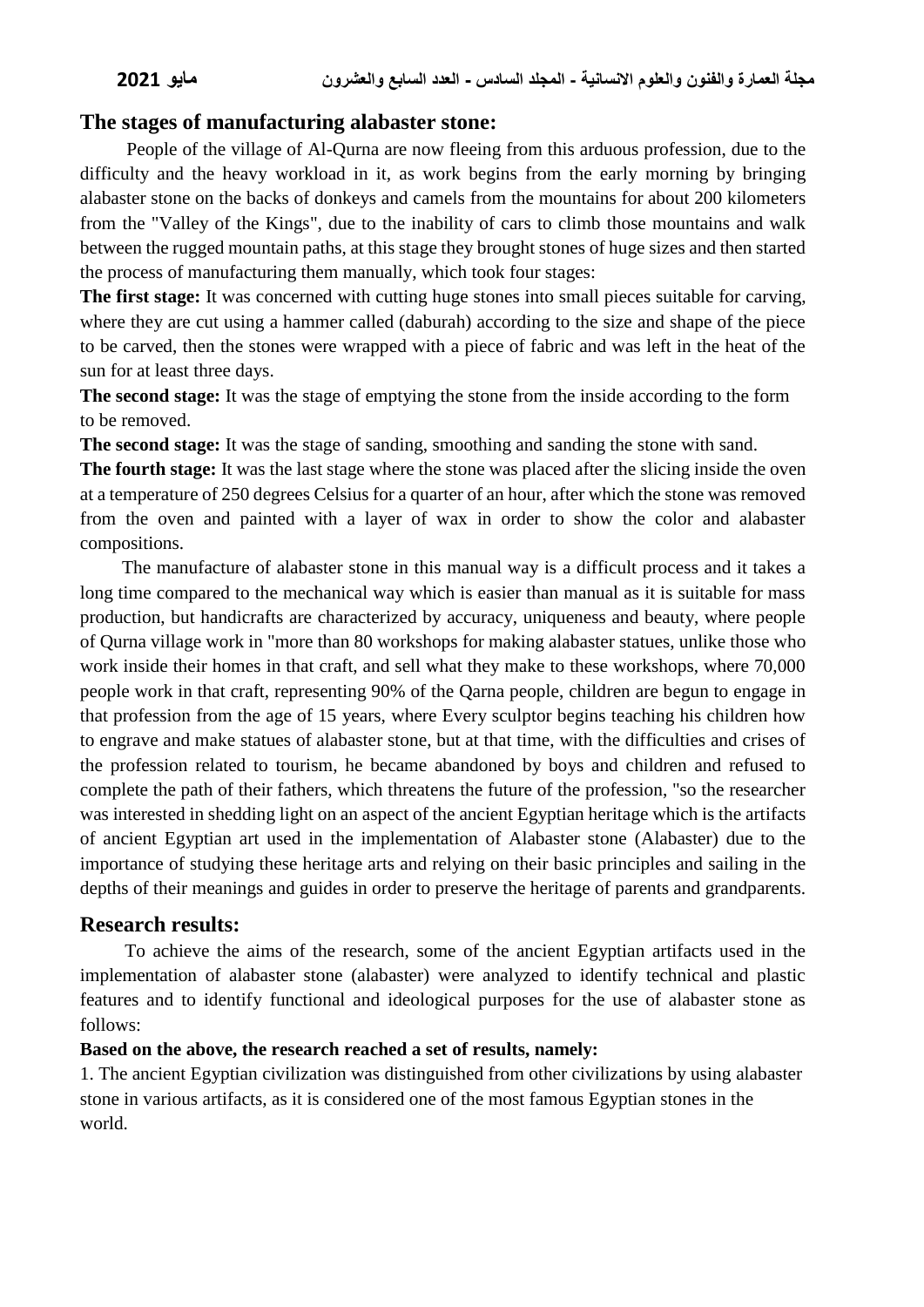2. Also, the ancient Egyptian artist used the calligraphy in a variety of shapes, sizes and function in order to achieve artistic value, and this is helpful in the part related to the cover of the vessels, which is represented by the queen who wears the Nubian wig.

3. Alabaster is characterized by white or yellowish-white color, and its thin sectors are somewhat transparent and often veins, as it is easy to work in comparison to the rest of the stones and is characterized by the appearance of beauty after passing through four manual stages of polishing. 4. Alabaster stone (alabaster) had an important role in the worldly life of ancient Egyptian civilization, as it was multiplied and diversified in its uses in the construction and paving of corridors, the work of niches and stone covering, as it was also used in making coffins and statues and making small things such as cups and utensils, tools, weapons and jewelry items. 5. It becomes clear through the analysis of some artifacts the importance of the religious and ideological role of using alabaster stone (alabaster), from which he made pots of religious rituals and the vessels of the viscera in which the entrails of the deceased were placed.

# **Recommendations:**

1. Attention and encouragement for studies dealing with ancient Egyptian arts and crafts in order to preserve and record the heritage in various forms and to monitor the variables affecting it. 2. Supporting the origins of the ancient Egyptian heritage and those in charge of the traditional artifacts based on the Egyptian alabaster stone (for alabaster) and encouraging them to continue producing their works and research methods of protecting them in order to preserve their artifacts from extinction.

3. The importance of printing and translating scientific studies and research that deals with the ancient Egyptian arts and crafts in order to publish them and introduce their artistic and plastic features and their associated customs, traditions and beliefs, and to this end increase cultural awareness of our cultural heritage.

## **References:**

Ahmed, Naglaa Ezzat: studying furniture techniques applicable in ancient Egyptian civilization and employing them to design contemporary furniture, Journal of Architecture, Arts and Humanities, Volume 4, No. 14, March and April .2019

The Soldier, Ali Refaat Hamed: Characteristics of Popular Pottery in Egypt and Benefiting from it in Teaching Porcelain to Students of the Faculty of Art Education, Master Thesis, Faculty of Art Education, Helwan University .2001

Hassan, Salim: The Encyclopedia of Ancient Egypt, Part Two, ktab INC. .2012

Ezzat, Suzan Mohamed: A study of the manifestations of religious celebrations in the Pharaonic times, Mansoura University, Faculty of Arts, Journal of the Civilization Center for Human Sciences and Heritage, fourth volume, 2002AD.

Easa, Abbas Muhammad Zaid: Encyclopedia of Popular Heritage in the Kingdom of Saudi Arabia, Part Two, Kingdom of Saudi Arabia, Ministry of Education, Archeology and Museum Agency 2004

Kamal, Mohamed: History of Ancient Egyptian Art, Arab Press Agency, Egyptian Books House, .2019

Al-Mobaed, Salim Arafat: The Outcome in the Palestinian Folklore, Cairo, The Egyptian Book Organization, .1990